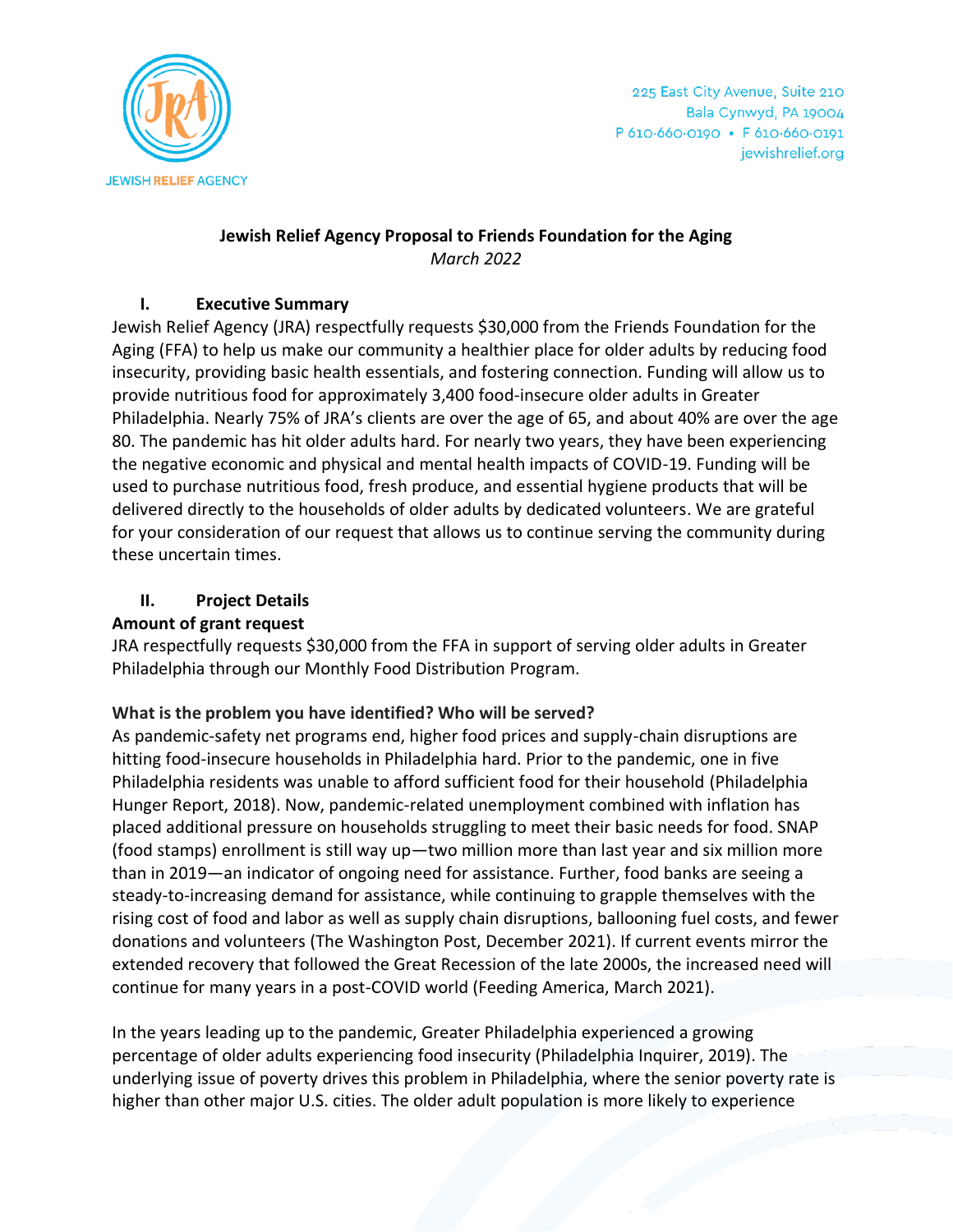

health issues, and this is a heightened issue among the food insecure. These older adults experience high rates of malnutrition and related complications such as heart disease and diabetes (Feeding America, 2019). Loneliness and social isolation in older adults are also linked to serious health conditions (Centers for Disease Control and Prevention, 2021)

JRA's clients struggle to obtain enough food for their households for a variety of reasons. The population we serve includes the unemployed, individuals with disabilities, holocaust survivors, persons suffering from temporary illness or injury, recent immigrants, and persons experiencing housing instability. Our delivery model eliminates potential barriers to acquiring food—clients do not need to know English, organize transportation, or leave their homes to get help from JRA. Our model has been a critical asset during the pandemic, ensuring underserved households receive assistance safely.

## **What is the solution you propose to address the problem?**

JRA's goal is to reduce food insecurity and increase access to healthy food for vulnerable households in Greater Philadelphia. With support from FFA, JRA will work towards the following objectives:

- Safely deliver 14-15 pounds of nutritious food assistance directly to the doorstep of approximately 3,200 households, each month, 12 months per year.
- Distribute fresh produce to all recipients during the eight months of the year when it is safe to store produce in our warehouse without refrigeration.
- Give clients access to hygiene products and household supplies, delivering around 150 Everyday Essentials Bags a month;
- Ensure that over 90% of recipients report satisfaction with JRA's food assistance through the Recipient Satisfaction Survey. JRA is currently in the process of survey evaluation, as clients have just returned over 600 surveys to the agency.
- At least 84% of clients will report that "because of JRA's monthly box of food, I feel more food secure", as measured through our Recipient Satisfaction Survey.

#### **What actions will you take?**

The Monthly Food Distribution Program, JRA's primary commitment, mobilizes thousands of volunteers to pack and deliver nutritious food directly to 3,200 low-income households every month, increasing access to healthy food. Each of the households on JRA's Monthly Distribution List receives a box of food weighing 14-15 pounds, including fresh produce, proteins, carbohydrates, and staple pantry items that are whole grain and low in sodium and sugar. JRA provides fresh fruits and vegetables in each food assistance box from October to May, when it is cool enough to safely store produce in our warehouse without refrigeration.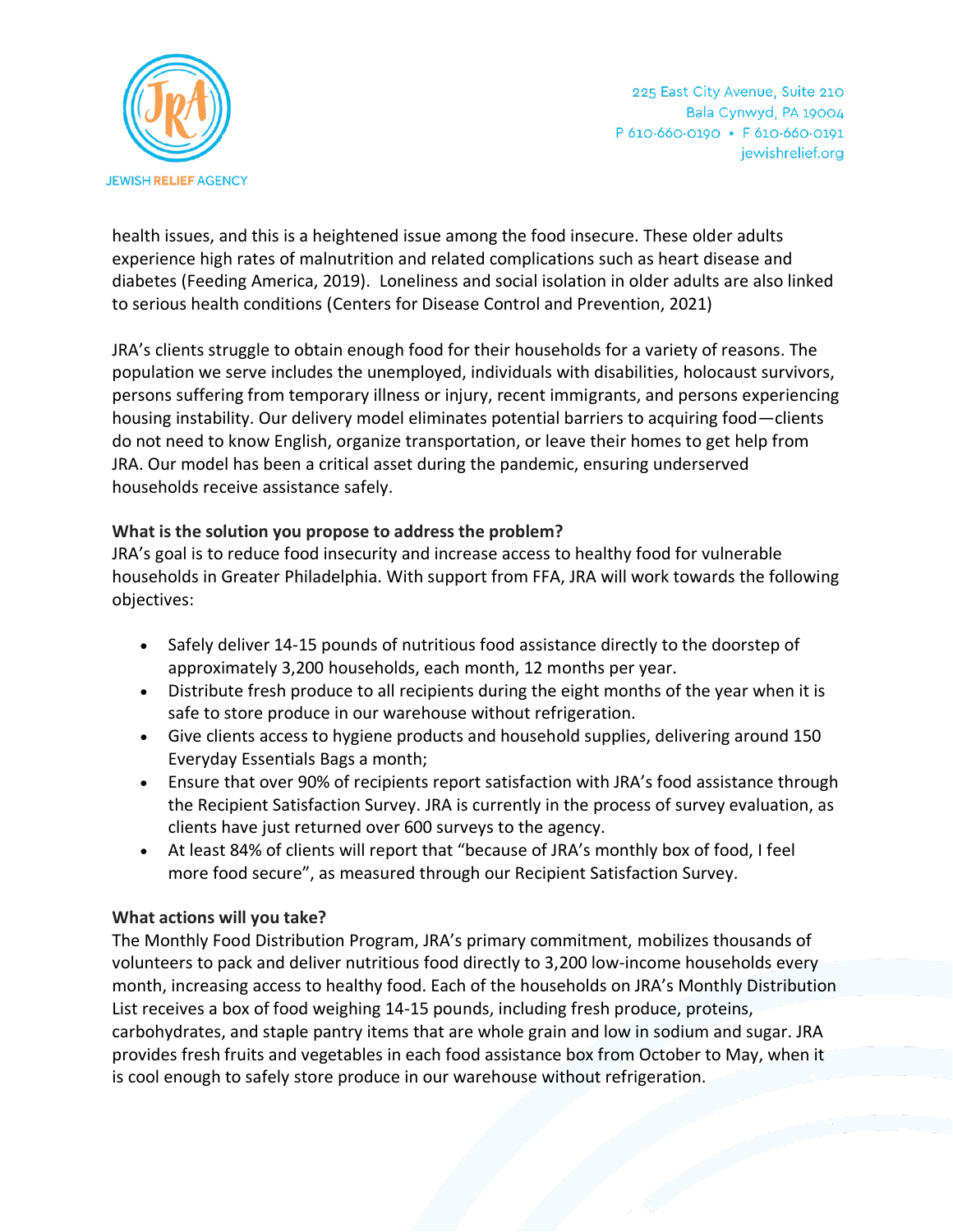

225 East City Avenue, Suite 210 Bala Cynwyd, PA 19004 P 610.660.0190 · F 610.660.0191 jewishrelief.org

To further alleviate the burdens of poverty, JRA clients can request items like incontinence supplies, soap, and shampoo through our Everyday Essentials Program. These items are delivered alongside their food box. Throughout the pandemic, we have also added critical household items to the boxes, such as toilet paper and hand sanitizer. In the first 18 months of the pandemic we distributed more than 60,000 face masks to our clients.

Food deliveries are supplemented with the following client services designed to meet the needs of our significant older adult population:

- **Volunteer Programs:** JRA has developed several volunteer programs as part of our strategy to relieve isolation among older adults and promote intergenerational communities. The **Route Owners Initiative** is a long-running program made up of volunteers who commit to delivering to the same households every month. One hundred and three volunteers are currently Route Owners and they deliver to over 1,200 households. This has led to continuity of volunteers and allowed for meaningful relationships to form between recipient and volunteer. The socialization and warm connection brought by volunteers is just one way our agency is helping to combat isolation in older adults. JRA started the **Friendly Phone Calls** program during the pandemic to connect vulnerable seniors coping with feelings of anxiety and isolation with volunteers for a weekly phone call. Currently 20 older adults are matched with 20 volunteers. We have no intention of discontinuing the program now that pandemic related restrictions are being lifted as we have received positive feedback from participants in the program. Lastly, community members have been making artwork and cards to add a special touch to JRA food boxes. JRA has delivered thousands of cards since the pandemic started.
- **Referrals:** JRA has deep partnerships with local social service agencies and frequently provides referrals to clients who need highly specialized assistance, for example free legal services or hoarding disorder.
- **COVID-19 safety and vaccine information:** Throughout the pandemic, JRA has been providing educational materials on COVID-19 prevention in English and Russian in each of its monthly food boxes and through email. When vaccines became available, we added information on vaccine safety and effectiveness, and helped our clients overcome barriers to obtaining the vaccine. Through a community partnership, we assisted Holocaust survivors and large numbers of seniors with receiving COVID-19 vaccinations. We continue to work with our partners to alleviate as many barriers facing older adults to obtaining a vaccine as possible, including language, technology, and transportation.

#### **Do you have other partners for implementation or funding?**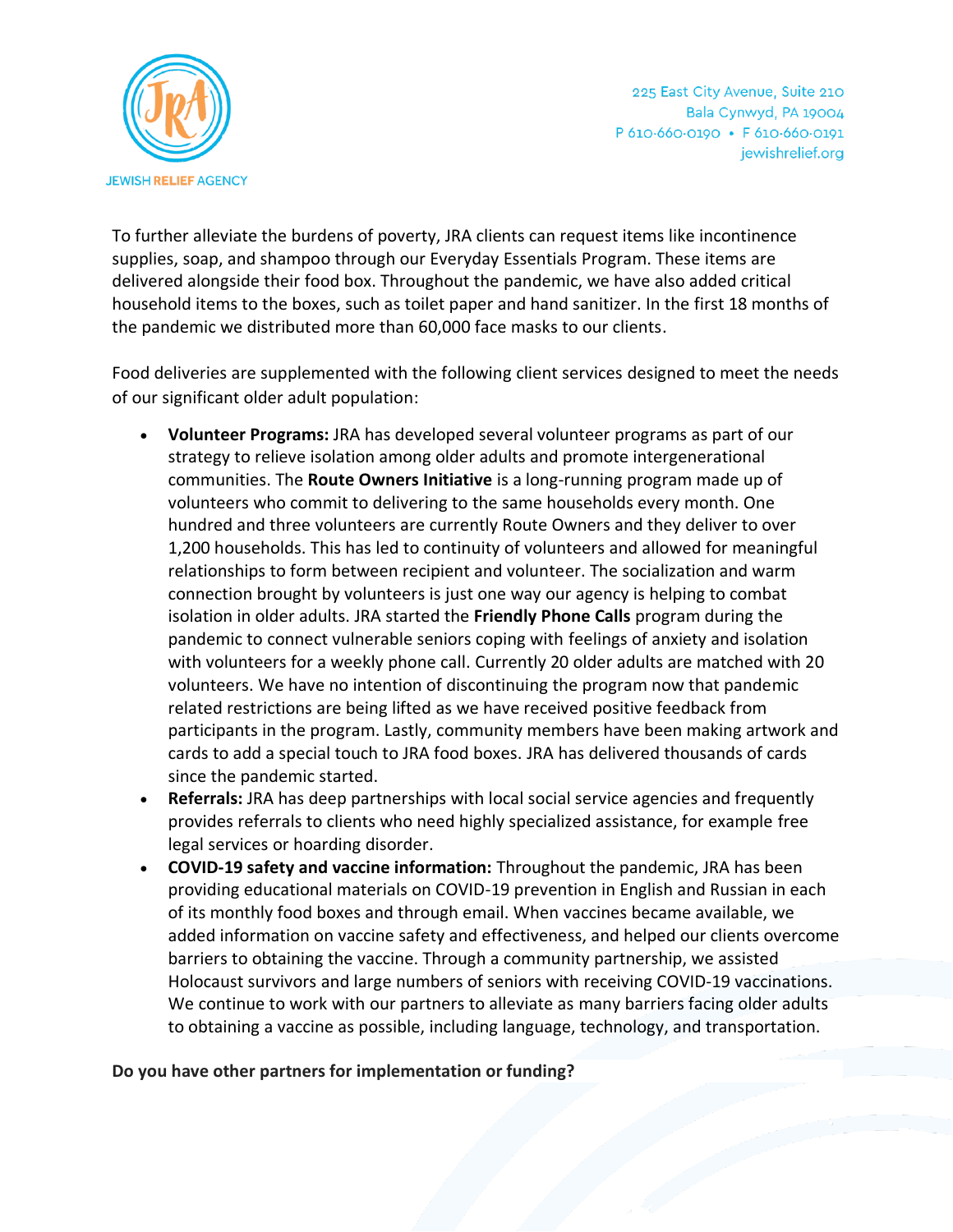

225 East City Avenue, Suite 210 Bala Cynwyd, PA 19004 P 610.660.0190 · F 610.660.0191 jewishrelief.org

JRA maintains strong community partnerships in order to respond to the varied needs of our recipients. For example, JRA utilizes the Greater Philadelphia Diaper Bank for incontinence supplies, and CVS had donated items for health and safety kits. Our volunteers deliver these supplies alongside food boxes to our recipients. JRA regularly works with other human services agencies, referring clients whose needs exceed our scope of services. We also receive referrals from over 40 partner agencies, including Jewish Family and Children Services, Meals on Wheels, and Philadelphia Corporation for the Aging. Further, our delivery model enables us to effectively provide food assistance to homebound older adults and individuals with limited mobility. For this reason, local human service agencies also refer individuals with physical limitations to our agency.

Additionally, JRA has a robust funding strategy, engaging with partners who share our vision and commitment. Major institutional donors for FY22 include the Jewish Federation of Greater Philadelphia (\$100,000, Anonymous Foundation (\$54,000), McLean Contributionship (\$26,771), WSFS Cares Foundation (\$25,000), the Patricia Kind Family Foundation (\$15,000), and the Leo and Peggy Pierce Family Foundation (\$15,000).

### **How will you know your actions are having an impact?**

JRA's goal is to reduce food insecurity and increase access to healthy food for vulnerable households in Greater Philadelphia through our Monthly Food Distribution Program. In order to evaluate this program and track progress towards the solutions stated earlier in this proposal, JRA uses the following tools:

- Monthly Data Collection tracking the number of households served each month, boxes, pounds of food, volunteer turnout, and delivery routes in our database, Salesforce.
- Recipient Intake and Self Declaration of Need Form collecting demographic information on the recipients we provide food assistance to upon initial inquiry; clients are recertified every two years by completing similar forms.
- Recipient Satisfaction Survey assessing recipient satisfaction with the food assistance provided every 20-24 months (Survey in progress during the first quarter of 2022);
- Recipient/Volunteer Feedback evaluating the Monthly Food Distribution Program through both formal and informal feedback from recipients and volunteers.

#### **Brief statement of organization history and competence for this project.**

JRA was born over 20 years ago as a volunteer-led hunger relief organization working to inspire volunteerism in Philadelphia. At the time, JRA focused on serving the Jewish population but has since grown to serve anyone in our service area in need of food assistance. Since our first food distributions, JRA has grown from 15 volunteers to a volunteer base of 10,000 and from serving 50 households to 3,200. JRA continues to teach even the youngest members of our community the values of generosity and service, as we work together to relieve the burdens of poverty for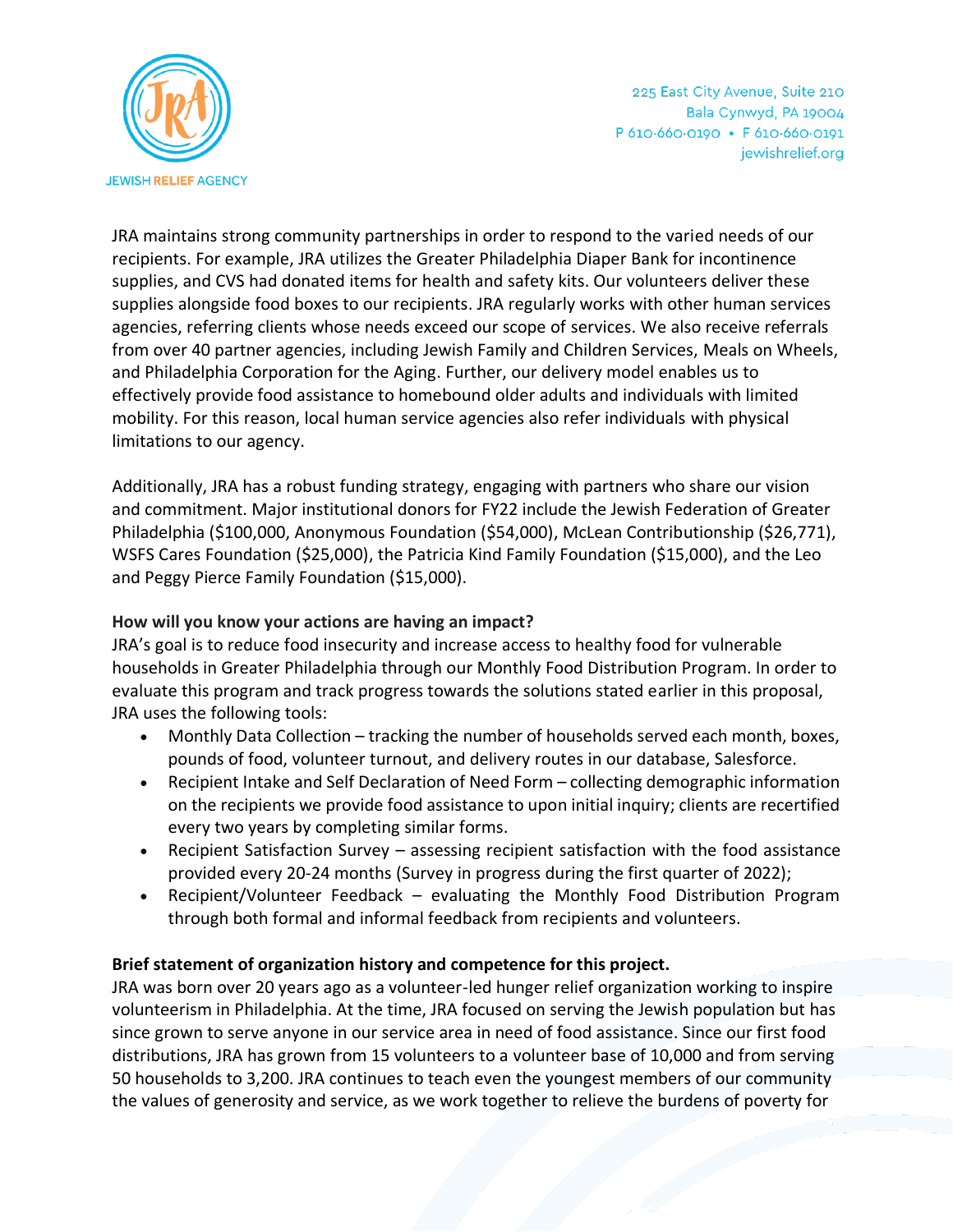

members of our community. Overall, JRA impacts the greater Philadelphia area community by providing critical access to food and nutrition, human services, and engaging volunteer opportunities.

**III. Please also address how your organization is addressing DEI and how the project aligns with FFA values**

JRA has an inclusive model committed to serving anyone in the area experiencing food insecurity, regardless of race, religion, or background. We know the importance of having leadership that is reflective of our client demographics. Our full-time staff of seven is majority female and Jewish. Our Director of Client Services is from the former Soviet Union and a native Russian speaker, which helps JRA better serve the large percentage of clients who speak Russian. We also have another staff member who is from Ukraine and speaks Russian.

Almost all of JRA's recipients have a household income at or below 150% of the Federal Poverty Level and represent a diverse range of backgrounds, religions, ethnicities, and abilities. Our clients identify as White (70%), Black (10%), Latinx (2%), and Asian (1%) with 17% not providing this information. A large portion of the individuals who identify as white are refugees from the Former Soviet Union and specifically Ukraine.

While the pandemic has contributed to the rise in food insecurity in BIPOC communities, the disparity has long existed due to systemic barriers, including economic barriers and wage gaps resulting from racial discrimination. JRA has taken steps to expand awareness of our services to new communities. In September 2020, JRA served as a location for a weekly city-wide feeding site sponsored by the City of Philadelphia, Share Food Program, and Philabundance, which increased awareness of our services across the city. We also listed JRA with United Way's "211" assistance hotline to make the broader community aware of JRA's services.

Like the Friends Foundation for the Aging, JRA aims to serve older adults with the dignity and respect this valued population deserves. JRA brings together individuals of all means, ages, and backgrounds to address our community's physical, social, and spiritual needs, satisfying our unique desire to take care of each other and do good in the world. Built on the foundation of our monthly food distribution, our programs relieve the pangs of hunger, bring meaning to our recipients and volunteers, and build a caring and connected community.

ATTACHMENT: Program budget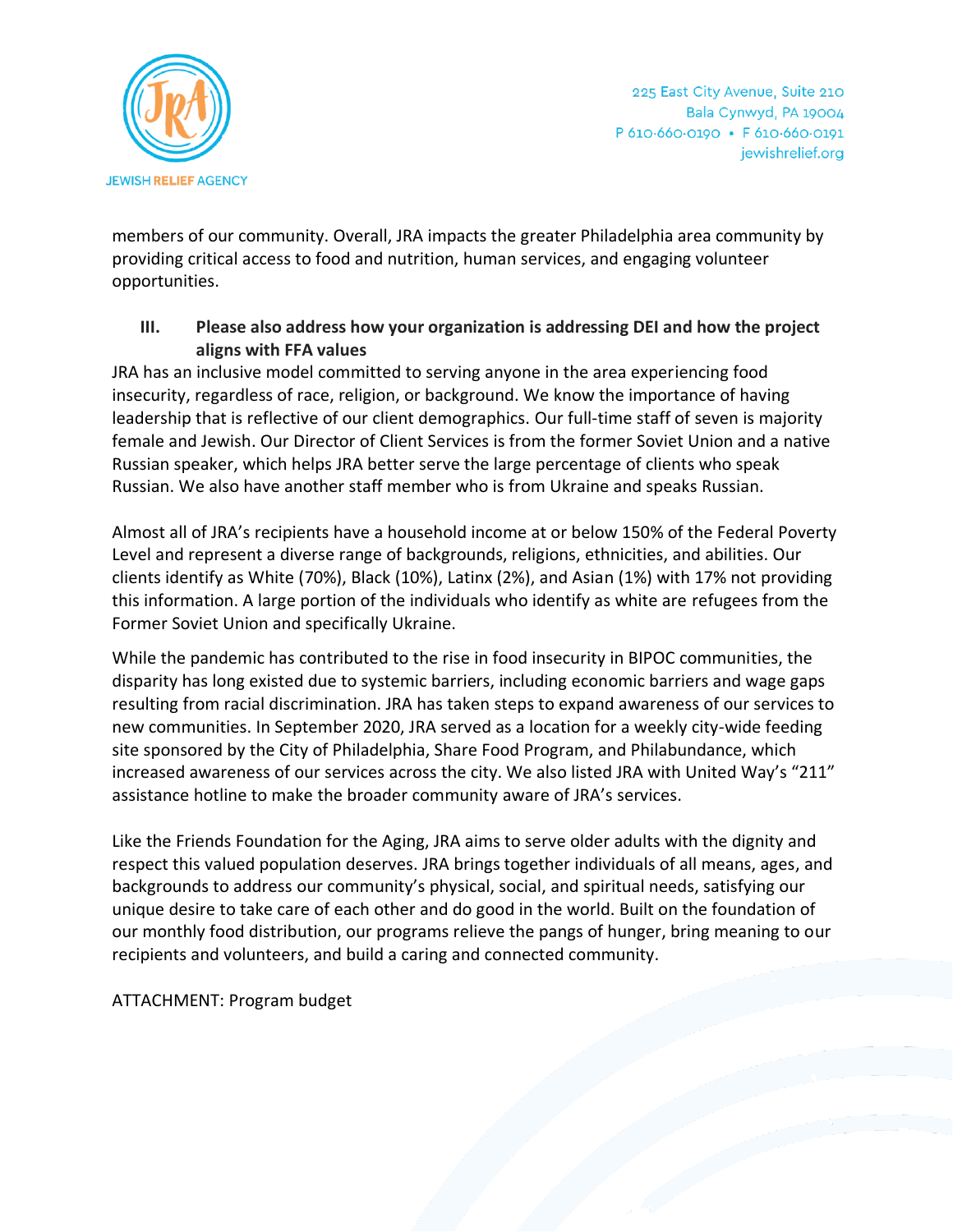# Jewish Relief Agency Program Budget FY 9/2021-8/2022

|                                                            |                         | <b>Program Budget</b> |  |
|------------------------------------------------------------|-------------------------|-----------------------|--|
|                                                            |                         | 2021-2022             |  |
| <b>REVENUE</b>                                             |                         |                       |  |
| <b>Grant Income</b>                                        | \$                      | 455,446               |  |
| <b>Individual Contributions</b>                            | \$                      | 957,000               |  |
| <b>Corporate Contributions</b>                             | \$                      | 135,000               |  |
| <b>Other Income</b>                                        | \$                      | 21,000                |  |
| <b>In-Kind Donations</b>                                   | \$                      | 45,000                |  |
| <b>Prior Year Grants Awarded Released from Restriction</b> | \$                      | 35,750                |  |
| <b>Total Revenue</b>                                       |                         | 1,649,196             |  |
| <b>EXPENSE</b>                                             |                         |                       |  |
| lPersonnel                                                 |                         |                       |  |
| <b>Full Time Employees (7)</b>                             | \$                      | 366,248               |  |
| Part-Time Employees (1)                                    | \$                      | 15,600                |  |
| <b>Payroll Taxes</b>                                       | \$                      | 33,440                |  |
| <b>Employee Benefits</b>                                   | \$                      | 46,966                |  |
| <b>Misc Personnel Expense</b>                              | \$                      | 1,300                 |  |
| <b>Contractors</b>                                         |                         |                       |  |
| <b>Warehouse Team Leader</b>                               | \$                      | 10,000                |  |
| <b>Warehouse Contract Employees</b>                        | \$                      | 12,000                |  |
| <b>Total Personnel &amp; Fringe</b>                        | $\overline{\mathbf{S}}$ | 485,554               |  |
| <b>Distribution Program Expense</b>                        |                         |                       |  |
| <b>Food for Distribution</b>                               | \$                      | 743,750               |  |
| <b>Everyday Essentials (Toiletries and Diapers)</b>        | \$                      | 60,000                |  |
| <b>Boxes and Bags</b>                                      | \$                      | 25,000                |  |
| <b>Other Direct Program Expenses</b>                       | \$                      | 12,860                |  |
| <b>Warehouse Supplies</b>                                  | \$                      | 9,500                 |  |
| <b>Waste management</b>                                    | \$                      | 8,000                 |  |
| <b>Box Inserts/Route Printing</b>                          | \$                      | 5,000                 |  |
| <b>Warehouse Cleaning</b>                                  | \$                      | 4,500                 |  |
| <b>Volunteer Refreshments</b>                              | \$                      | 1,000                 |  |
| <b>Warehouse PPE</b>                                       | \$                      | 1,000                 |  |
| <b>Volunteer Program Expense</b>                           | \$                      | 1,000                 |  |
| <b>Total Distribution Program Expense</b>                  |                         | 871,610               |  |
| <b>Client Services Program Expense</b>                     |                         |                       |  |
| <b>Crisis Fund Expense</b>                                 |                         | 15,000                |  |
| <b>Client Supplies and Services</b>                        |                         | 4,000                 |  |
| <b>Client Transportation</b>                               |                         | 2,100                 |  |
| <b>Total Client Services Program Expense</b>               |                         | 21,100                |  |
| <b>Building and Occupancy</b>                              |                         |                       |  |
| <b>Warehouse Lease</b>                                     | \$                      | 83,000                |  |
| <b>Office Lease</b>                                        | \$                      | 25,920                |  |